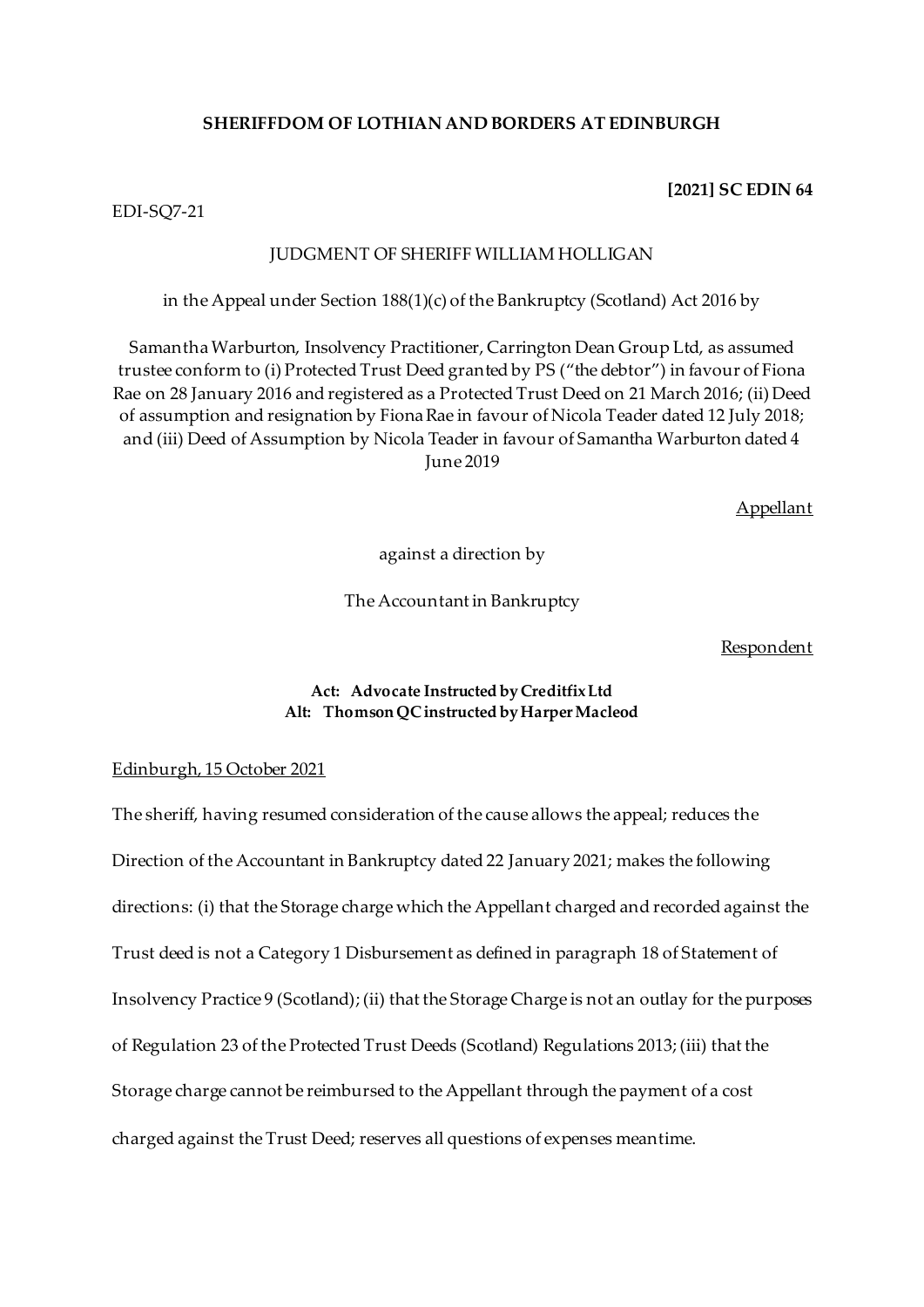**NOTE**

[1] This action began as an appeal in terms of the Bankruptcy (Scotland) Act 2016 ("the 2016 Act"). The appellant is the current trustee in the Protected Trust Deed ("PTD") executed on or about 28 January 2016 by PS; it became registered as a protected trust deed on 21 March 2016. The appellant became trustee following various deeds of assumption and conveyance. For the purposes of this appeal, I shall refer to the appellant as "the trustee". The respondent is the Accountant in Bankruptcy ("the AIB").

[2] The issue between the parties concerns a very small sum of money ( $\pounds$ 35). However, I am advised that this case is one of thousands in which the particular issue has arisen. The parties are anxious to have a decision on the matter. This particular PTD was chosen as a test case. Unfortunately, the procedure has taken a rather unusual course. Put very crudely, and I will expand upon this in greater detail, the question is whether the sum of  $\text{\textsterling}35$ incurred by or on behalf of the trustee can properly be considered a charge on the estate of the debtor. In order to bring the issue before the court the AIB purported to make a direction under section 179 of the 2016 Act to the effect that the sum of £35 could not be considered an allowable charge by the trustee. He did so by issuing a letter to her dated 22 January 2021 (document 8 in the bundle lodged by the trustee). The trustee did not agree with the direction and, in terms of section  $188(1)(c)$  of the 2016 Act, appealed to the sheriff against the direction. In the course of her preparations for this matter, Ms Roxburgh realised that the 2016 Act does not apply to this matter because the PTD predates the commencement of the 2016 Act (30 November 2016 – see section 162 of the 2016 Act and regulation 2 of the Bankruptcy (Scotland) Act 2016 (Commencement) Regulations, SSI 2016/294). I should add I am not aware that Ms Roxburgh was involved in this matter from the outset. It follows that this matter is governed by the Protected Trust Deeds (Scotland) Regulations 2013 (SSI

 $\mathfrak{D}$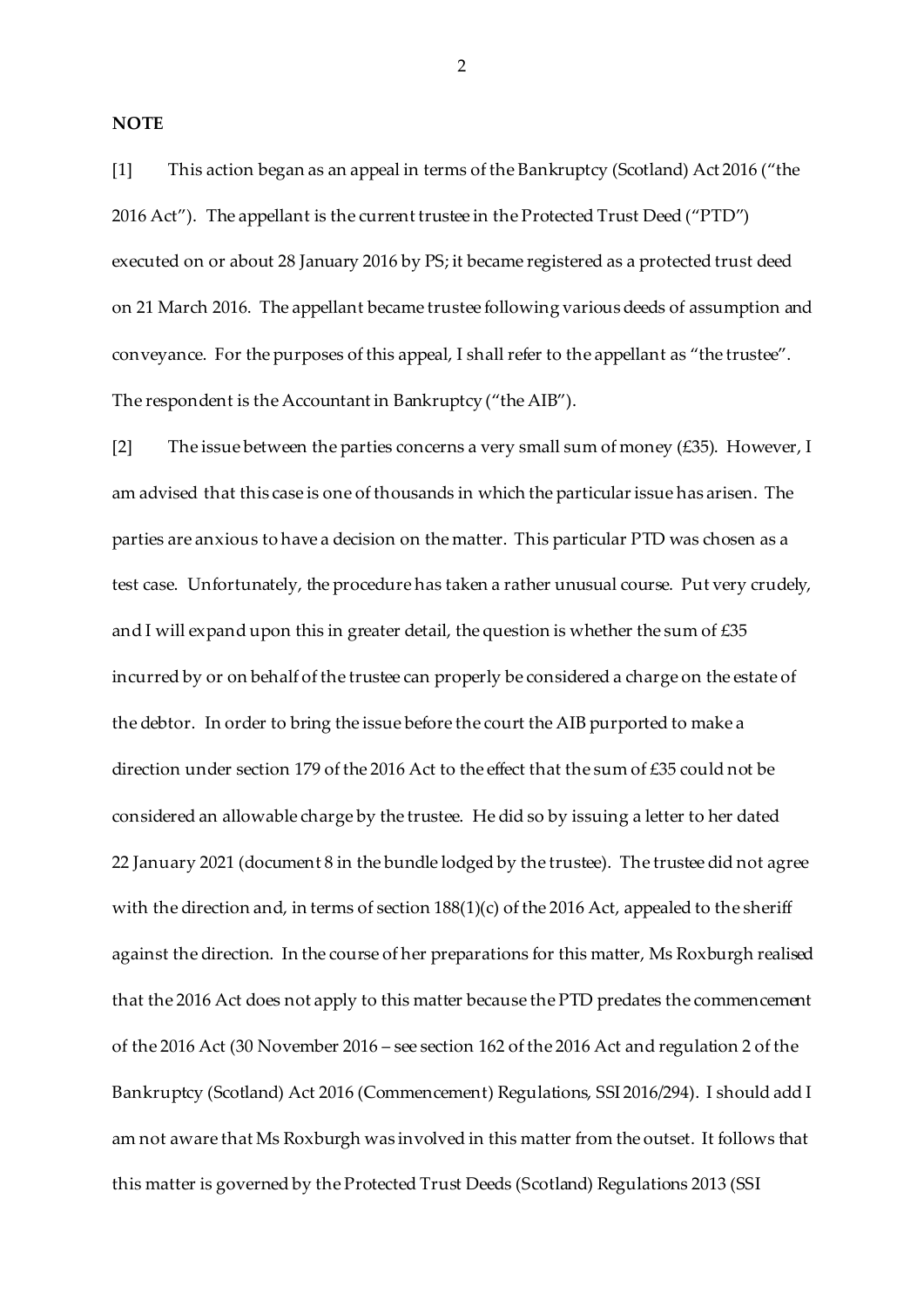2013/318) ("the 2013 regulations"). For the purposes of this action the statutory provisions contained within the 2013 regulations and their equivalent in the 2016 Act are identical; had the direction been made under what is regulation 19 of the 2013 regulations it would have made no difference to the outcome of the case.

[3] Rather than lose the opportunity to have a judicial decision upon the core issue between them, parties agreed to amend the writ and seek from this court a direction under regulation 28 of the 2013 regulations. Amendment has taken place. It follows that I have before me both an appeal under the 2016 Act and a request for directions. I have to say that the procedure adopted is, to say the least, unorthodox and must lie at the very outer edges of what is permissible by way of amendment and its consequences. However, the alternative would be to dispose of the action without dealing with the issues between the parties, requiring them to start again at further expense. The substance of the argument can be accommodated within the terms of the record, as amended, albeit only just. Counsel were also agreed that, notwithstanding the terms of regulations 23(8) and 27(1)(b), it is open to me to give directions in the matter.

#### **The factual position**

[4] There is no material dispute between the parties as to the relevant facts. There is a joint minute in appropriate terms. There is also an affidavit of the trustee dated 7 September 2021, together with an appendix ("the affidavit"). The affidavit makes reference to a number of documents. The interpretation of certain of the documents is the subject of some dispute. [5] In essence, the trustee has prepared a scheme of division relating to the trust estate. As part of that scheme of division there are several outlays which she seeks to recover, one of which amounts to £35 and appears in appendix 1 to the affidavit, described as "secure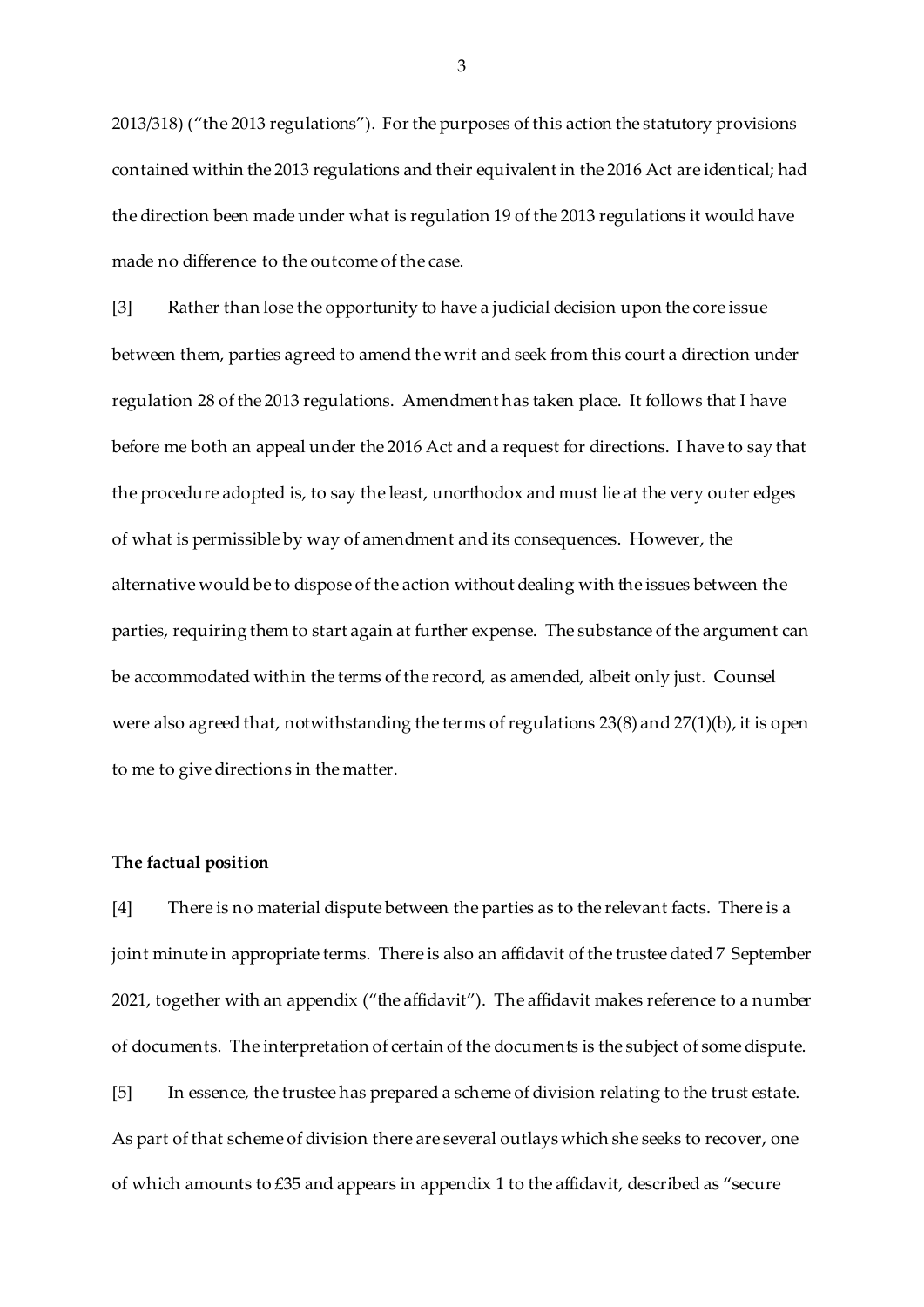data and call recording storage". Appendix 1 contains a number of outlays, some of which relate to the work of previous trustees. How the charge came about and exactly what it comprises are set out in the affidavit.

[6] As I understand the evidence, the catalyst for this particular outlay arose because of some uncertainty concerning the policy of the trustee's firm of deleting call recordings after three months. The basis for that practice was an understanding that statutory obligations in relation to data protection mandated such deletion. By letter dated 25 October 2019 (document number 7) the trustee's professional body, the Insolvency Practitioners Association ("the IPA"), advised the trustee that insolvency legislation took precedence over GDPR considerations and that records, including call records, should be kept for the same period as other insolvency practitioner records. As a result of this advice steps were taken to establish the appropriate system.

[7] As the affidavit discloses, the steps to address the issue led to the appointment of Vision Blue Technology Ltd ("VB"). The appointment was done by way of a contract between Creditfix Ltd and VB dated 30 December 2019 (document 4) ("the contract"). The precise relationship between the trustee, Carrington Dean Group Ltd to whom the trustee refers as her employer, and Creditfix Ltd is not entirely clear.

[8] The contract sets out the services to be provided by VB to Creditfix Ltd. Clause 1.1 contains a number of definitions:

"Services: The storing of all of the Customer's Data and providing security to protect such Customer Data and other services which are incidental or ancillary to such services, including but not limited to consultancy services.

"Customer's Data" certain data created by the customer in relation to, and ancillary to, the Debt Relief Contracts Clients enter into.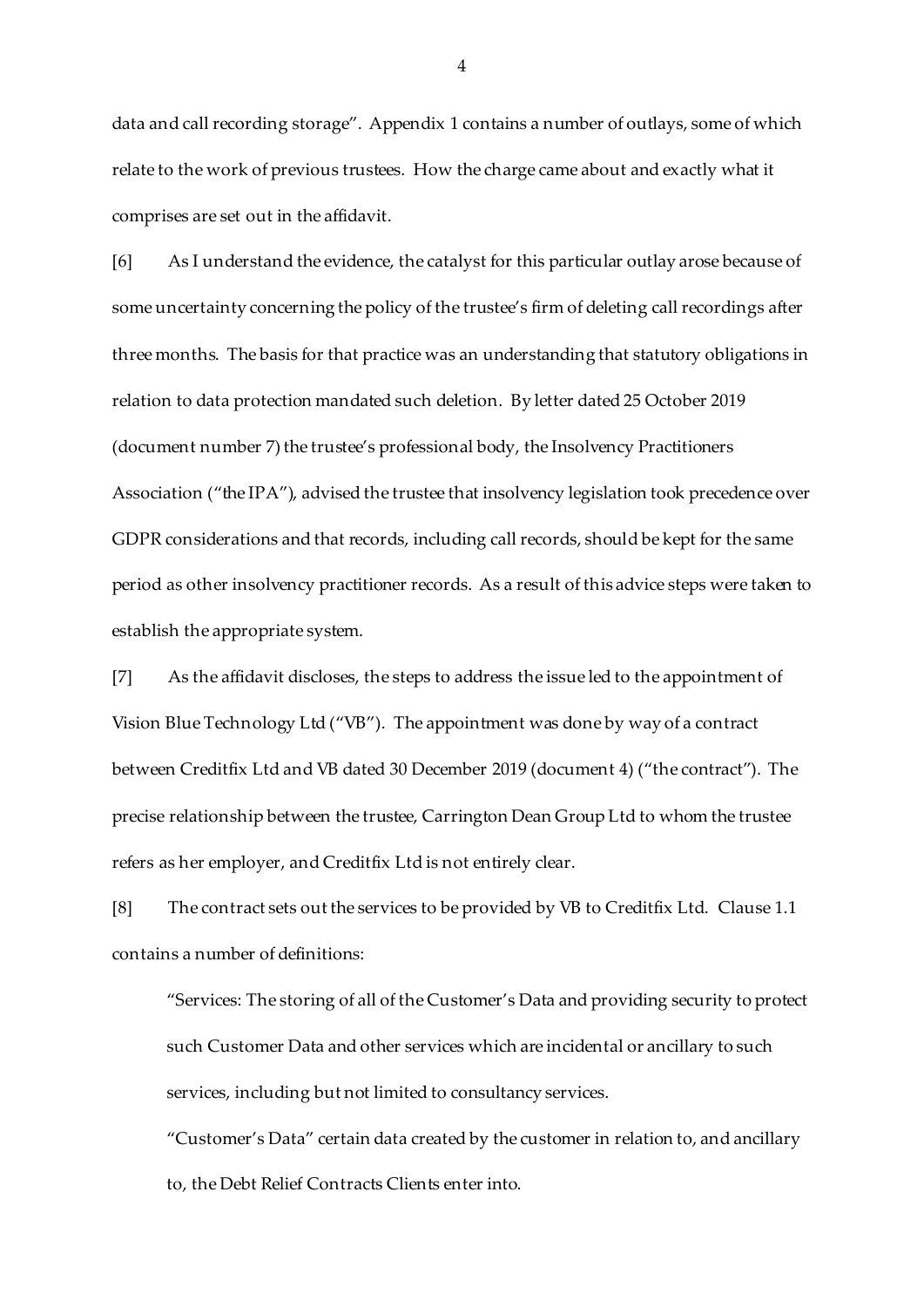"Client": a client of the Customer that has entered into a Debt Relief Contract.

"Debt Relief Contracts" are defined as comprising:

(a) an Individual Voluntary Arrangement under part VIII of the

Insolvency Act 1986;

- (b) a PTD;
- (c) a debt arrangement scheme under the Debt Arrangement Scheme

(Scotland) Regulations 2011 or;

(d) any other form of contract which the parties agree in writing will be

treated as a Debt Relief Contract for the purposes of the agreement.

Clause 7 provides as follows:

"7. Charges and payment

7.1 In consideration of the provision of Services by the Supplier, the Customer shall pay £35 per Debt Relief Contract subject to the Services, in advance and not in arrears, on the commencement date and every three year anniversary thereafter throughout the Initial Period…

7.2 On the commencement date the supplier shall invoice Creditfix for an initial fee of £2,336,740 relating to the services in relation to the first three year service period. Creditfix will pay the supplier in the following instalments:

- (a) £400,000 as a deposit on the Commencement Date;
- (b) £1,000,000 by 31 January 2020; and
- (c) £936,740 by 29 February 2020"".
- [9] The affidavit sets out more of the background to the execution of the contact.

"6.1 Following the introduction of GDPR in 2018 and a declaration by my regulator, the IPA, that they expected insolvency practitioners to record and retain all telephone calls in relation to the advice given to consumers entering into a Trust Deed (and individual voluntary arrangements), I, together with the Company and the other insolvency practitioners employed by the Company's group, reviewed the resources available to comply with both sets of regulations. [reference is made to the letter from the IPA to Creditfix Ltd dated 25 October 2019].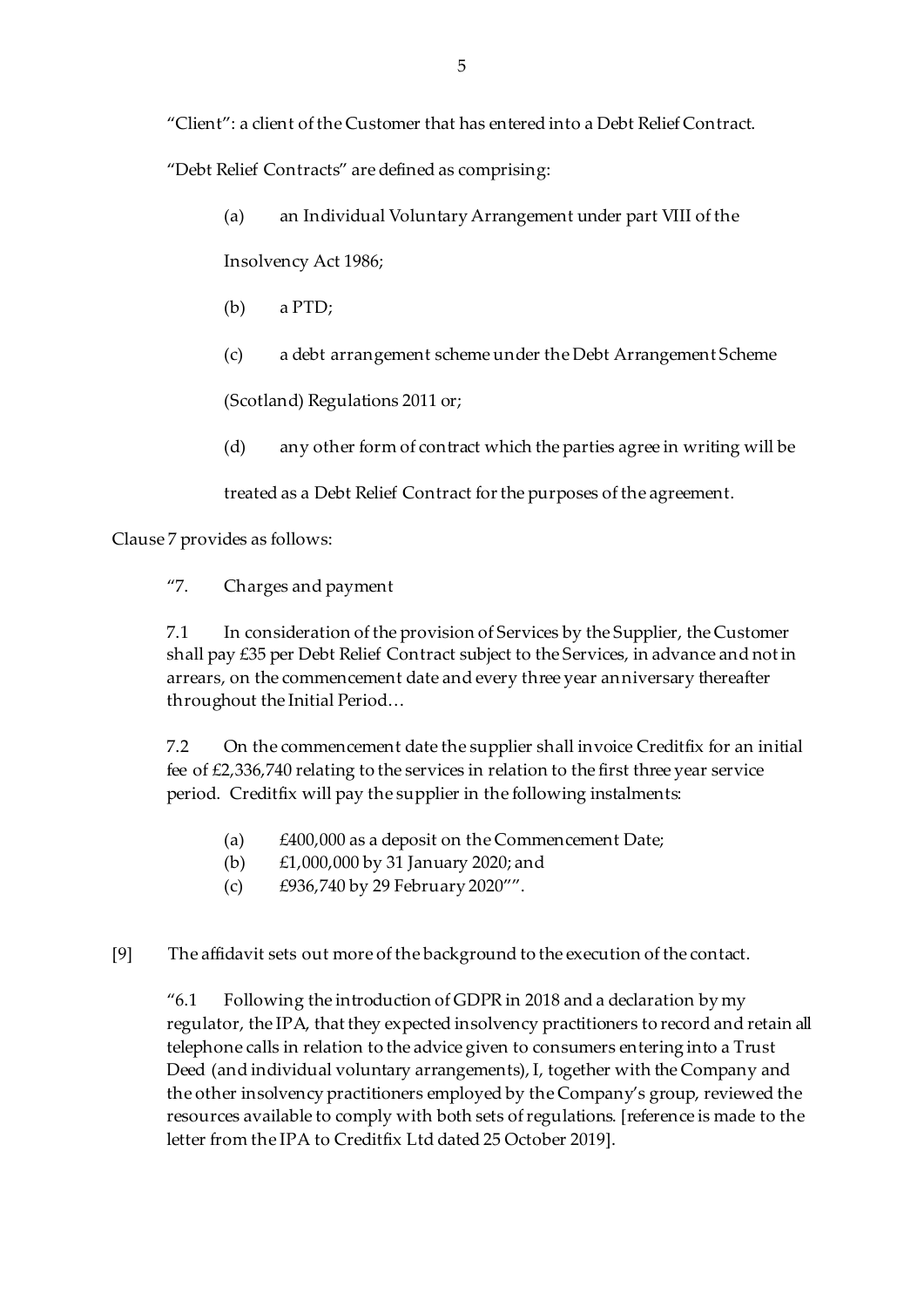6.2 Whilst some telephone call recordings were stored by the provider of the telephone system currently used by Carrington Dean, these were only retained for a short time before being deleted. Storage itself was not considered to be secure enough to satisfy the requirements under GDPR, nor was it efficient in terms of being able to allocate recordings to specific cases and allow for efficient retrieval.

6.3 As an Insolvency Practitioner and Trustee of Protected Trust Deeds entered into by individuals, and also a registered data controller with the Information Commissioner's Office, it is essential that I protect the data that I hold on these individuals.

6.4 Accordingly, the VB Agreement was a solution that enabled me to comply with all applicable regulations and provided absolute security of data. …

6.6 A quote was obtained for a similar software from Aspen Solutions Ltd, which was £41 per case and for a shorter period of time, which demonstrates that the £35 outlay is fair and reasonable…

6.7 I am confident that the £35 outlay incurred for secure data and call recording storage would not have been incurred if the PTD had not been granted and it is therefore a directly relatable cost to the PTD."

[10] It is important to note that the services provided by VB to the trustee for this matter are not limited to the recording of phone calls.

## **The statutory and regulatory framework**

[11] Counsel each produced written notes of argument. The parties are agreed that the matter is one of statutory interpretation. I shall therefore set out the relevant statutory provisions together with the relevant parts of the Statements of Insolvency Practice ("SIP") being documents produced by the IPA. (The reference to SIP9 is a reference to the SIP9 (Scotland) then in force – 2012.) As I am invited to deal with this matter on the basis of the 2013 Regulations, I shall refer to these provisions rather than the 2016 Act although, as I have said, the corresponding provisions in the 2016 Act are in virtually identical terms.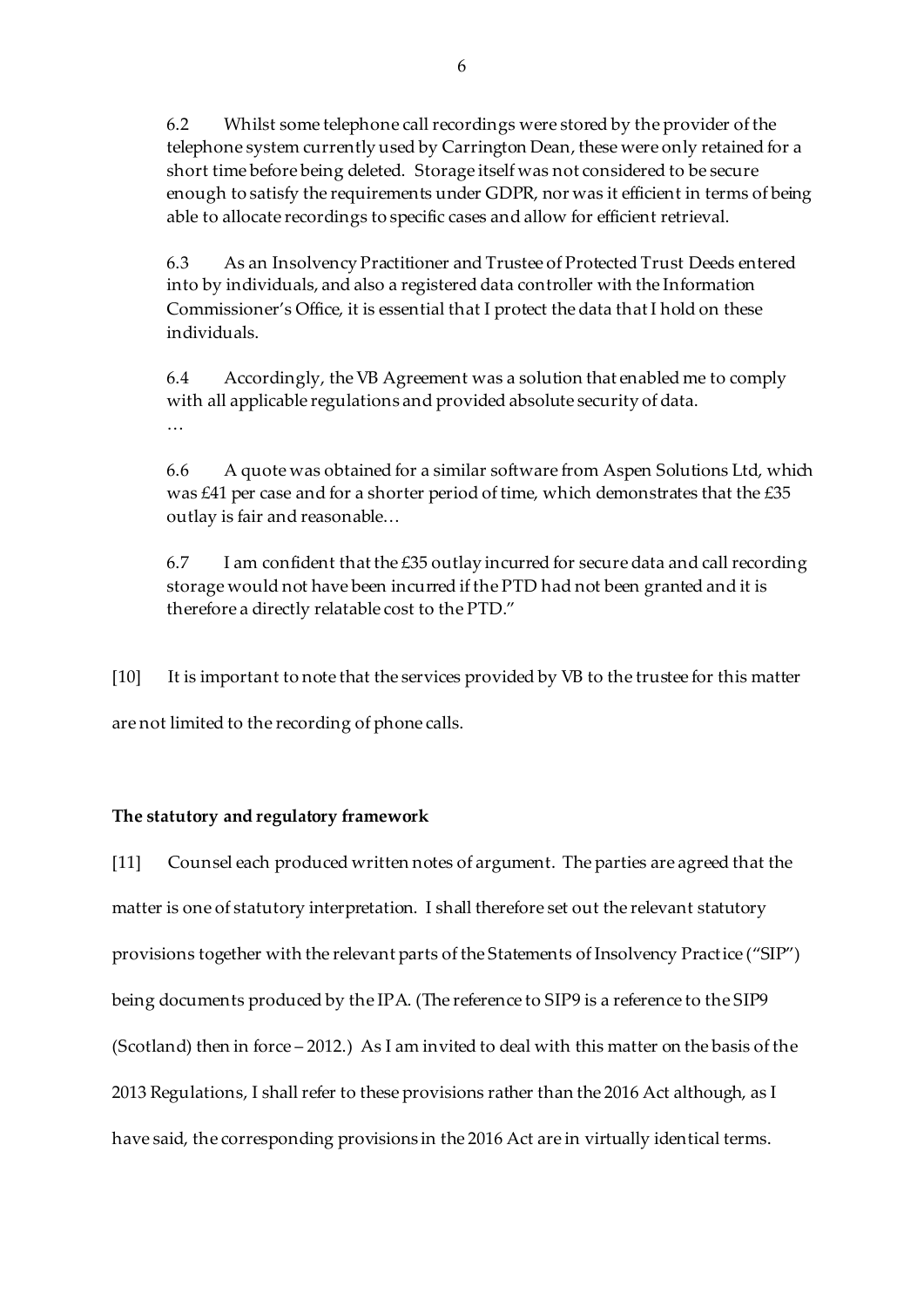## The 2013 Regulations

"2.(1) 'remuneration' means reasonable fees and outlays.

# **10. Documents to be sent to creditors**

(1) Not later than seven days after registration… the trustee must send to every creditor known to the trustee…

(d)(vi) a statement as to whether the creditors are likely to be paid a dividend and the amount of the dividend that is expected to be paid;

…

…

(e) a statement in Part I of Form 3 and the trustee's anticipated realisations from the trust deed.

## **19. Directions to trustee under protected trust deed**

(1) The Accountant may give directions to the trustee under a protected trust deed as to how the trust deed should conduct the administration of the trust.

# **21. Administration of trust under protected trust deed**

(1) At intervals of not more than 12 months… and by no later than six weeks after the end of each interval, the trustee under a protected trust deed must send the trustee's accounts of the trustee's intromissions of the debtor's estate in administering the trust during the periods in question

- (a) to the debtor;
- (b) to each creditor and;
- (c) to the Accountant…

# **23. Remuneration payable to trustee and protected trust deed**

(1) For work done by the trustee in administering the trust, the trustee under a protected trust deed is entitled to remuneration which may consist only of:

(a) a fixed fee which must be sent out in the Form  $3$  ("fixed fee");

(b) an additional fee based upon a percentage of the total assets and contributions realised by the trustee which must be set out in the Form 3; and

(c) outlays incurred after the date on which the trust deed was granted. …

(8) The Accountant may, at any time, audit the trustee's accounts and fix the outlays of the trustee in the administration of the trust.

## **Sheriff's direction**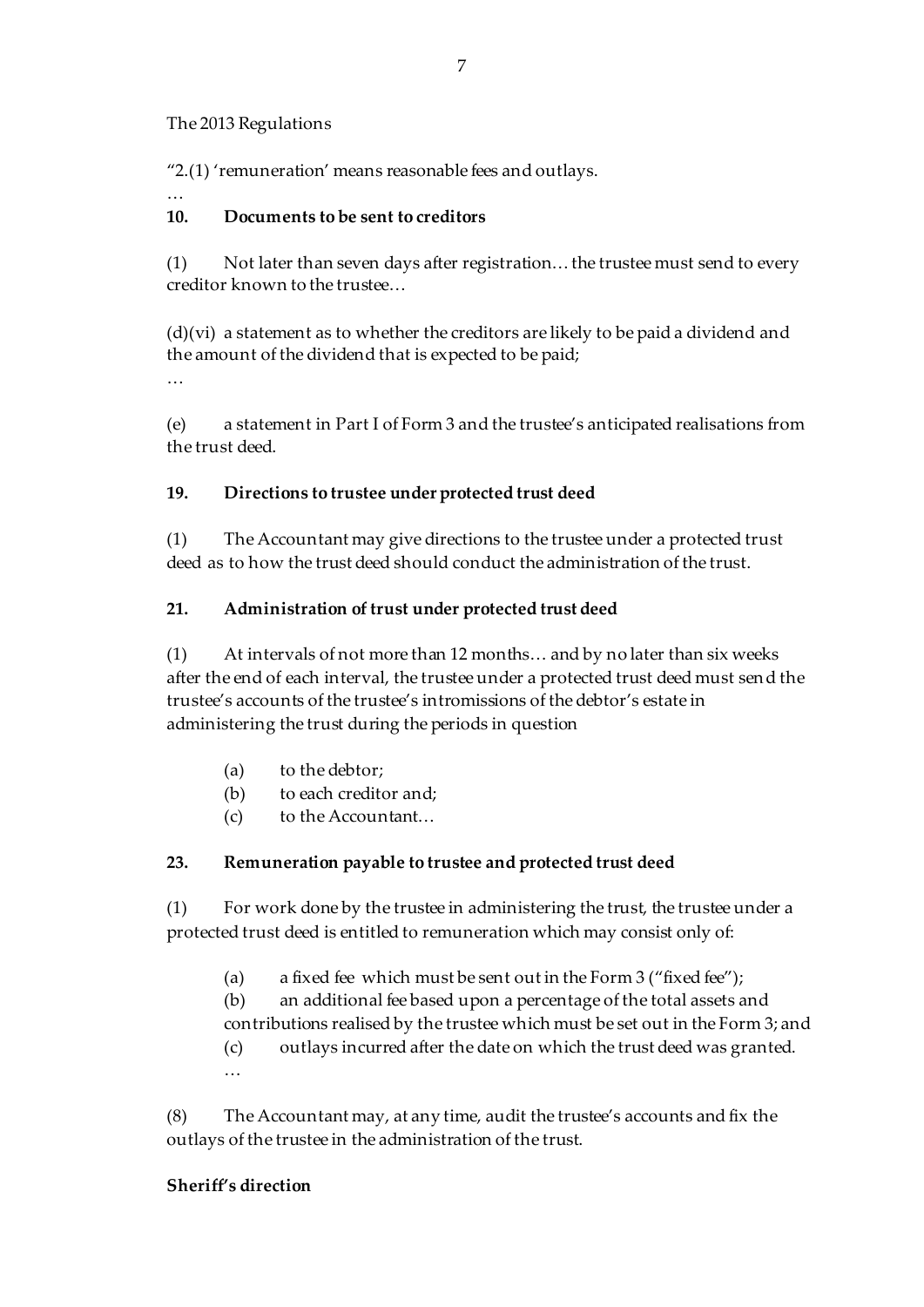28. (1) Any person with an interest may at any time apply to the sheriff for a direction as regards the administration of the trust deed.

- (2) A direction by virtue of paragraph (1) may include
	- (a) any order the sheriff thinks fit to make in the interests of justice; or
	- (b) an order to cure any defect in the procedure."

# **SIP (9) (Scotland)**

Principles

2. Payments to an office holder… should be appropriate, reasonable and commensurate reflections of the work necessarily and properly undertaken. …

18. Costs met by and reimbursed to an office holder in connection with an insolvency appointment should be appropriate and reasonable. Such costs will fall into two categories:

(a) Category 1 disbursements: These are costs where there is specific expenditure directly referable both to the appointment in question and a payment to an independent third party. These may include for example, advertising, room hire, storage, postage, telephone charges, travel expenses, and equivalent costs reimbursed to the officeholder or his or her staff;

(b) Category 2 disbursements: These are costs that are directly referable to the appointment in question but not to a payment to an independent third party. They may include shared or allocated costs and can be allocated to the appointment on a proper and reasonable basis, for example, business mileage.

19. Category 1 disbursements can be drawn without prior approval, although an officeholder should be prepared to disclose information about them in the same way as any other expenses.

20. Category 2 disbursements may be drawn if they have been approved in the same manner as the office holder's remuneration. When seeking approval an office holder should explain, for each category of expense, the basis on which the charge is being made.

21. The following are not permissible:

(a) a charge calculated as a percentage of remuneration;

(b) an administration fee or charge additional to an office holder's remuneration;

(c) recovery of basic overhead costs such as office and equipment rental, depreciation and finance charges".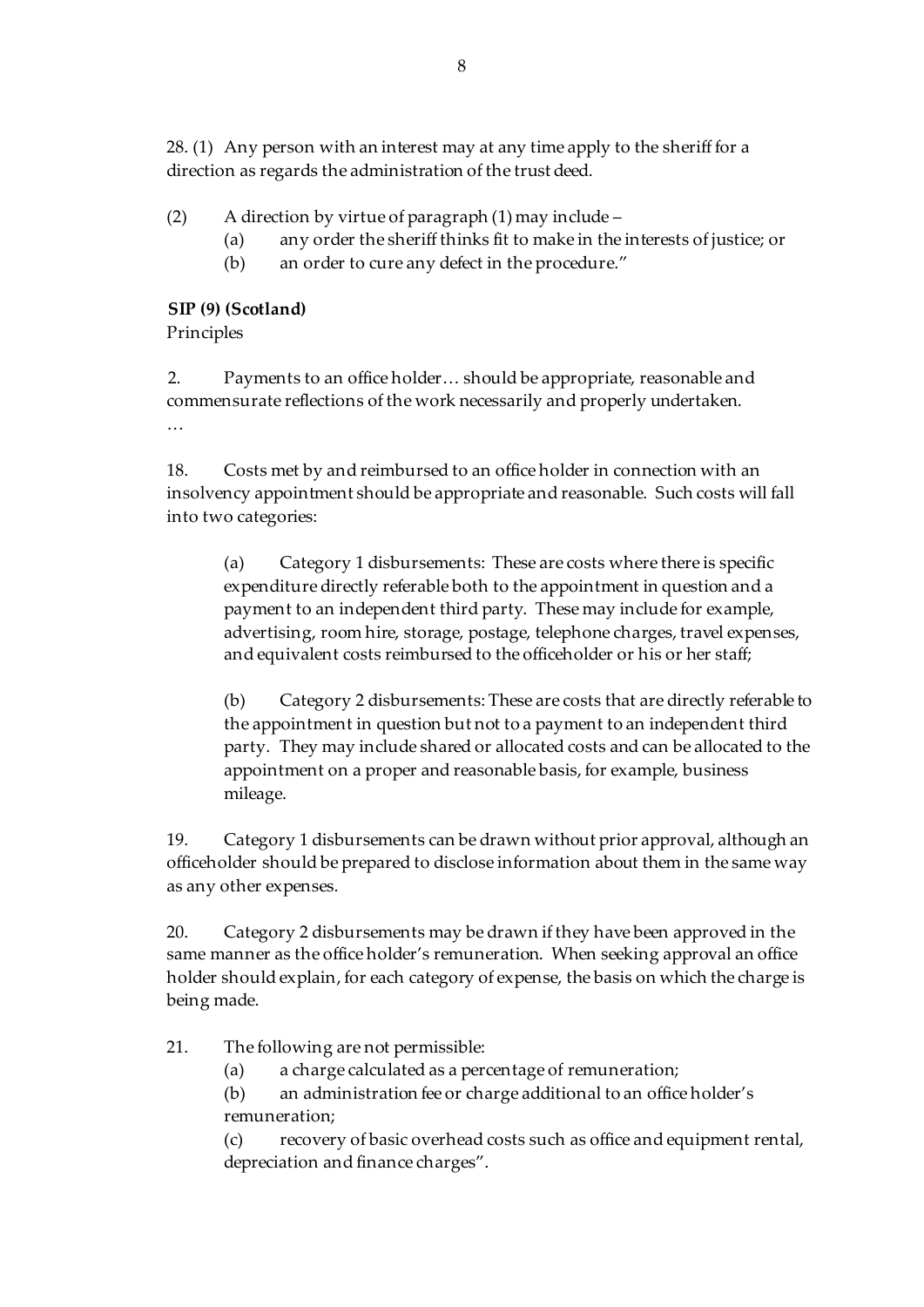#### **Submissions for the trustee**

[12] In relation to statutory interpretation, the court requires to go through a number of stages. First, it requires to identify the interpretative criteria which are relevant in the instant case. Secondly, it must determine by reference to those criteria the specific interpretative factors which are decisive. Finally, it must weigh the factors put forward by either party with a view to determining the correct instruction (*Bennion on Statutory Interpretation,*6<sup>th</sup> Edition at page 504). The interpretation of a statutory provision is not a l process for its improvement or for removing anomalies (*Stock* v *Frank Jones (Tipton) Ltd* [1978] 1 WLR 231 at pages 234 and 238). The first and most important principle of statutory interpretation is that the correct meaning of a statutory provision is that which the legislator can be taken to have intended by using the statutory words in their context. That context includes the whole statute and the setting in which the statutory provision was enacted. The court is looking to identify the ordinary meaning of language in the general context of the statute. Other principles of interpretation may also be relevant. In many cases, the court is looking to strike a balance between considerations, which may be conflicting. (See *MacMillan* v *T Leith Development Ltd*) *(In Receivership and Liquidation)* [2017] CSIH 23 at paragraph 54; *R* v *Secretary of State for the Environment, Transport and Regions, ex parte Spath Homes Ltd* [2001] 2 AC 349). The legislative purpose of Parliament is particularly important when considering technical areas such as bankruptcy and insolvency (*Liquidators of Grampian MacLennan's Distribution Services Ltd* v *Carnbroe Estates Ltd* [2018] CSIH 7 at paragraph 35). The court may refer to other sources such as Hansard and so forth (*Pepper(Inspector of Taxes))* v *Hart* [1993] AC 593; *R (S)* v *Chief Constable of South Yorkshire Police* [2004] 1WLR 2196 at 2199.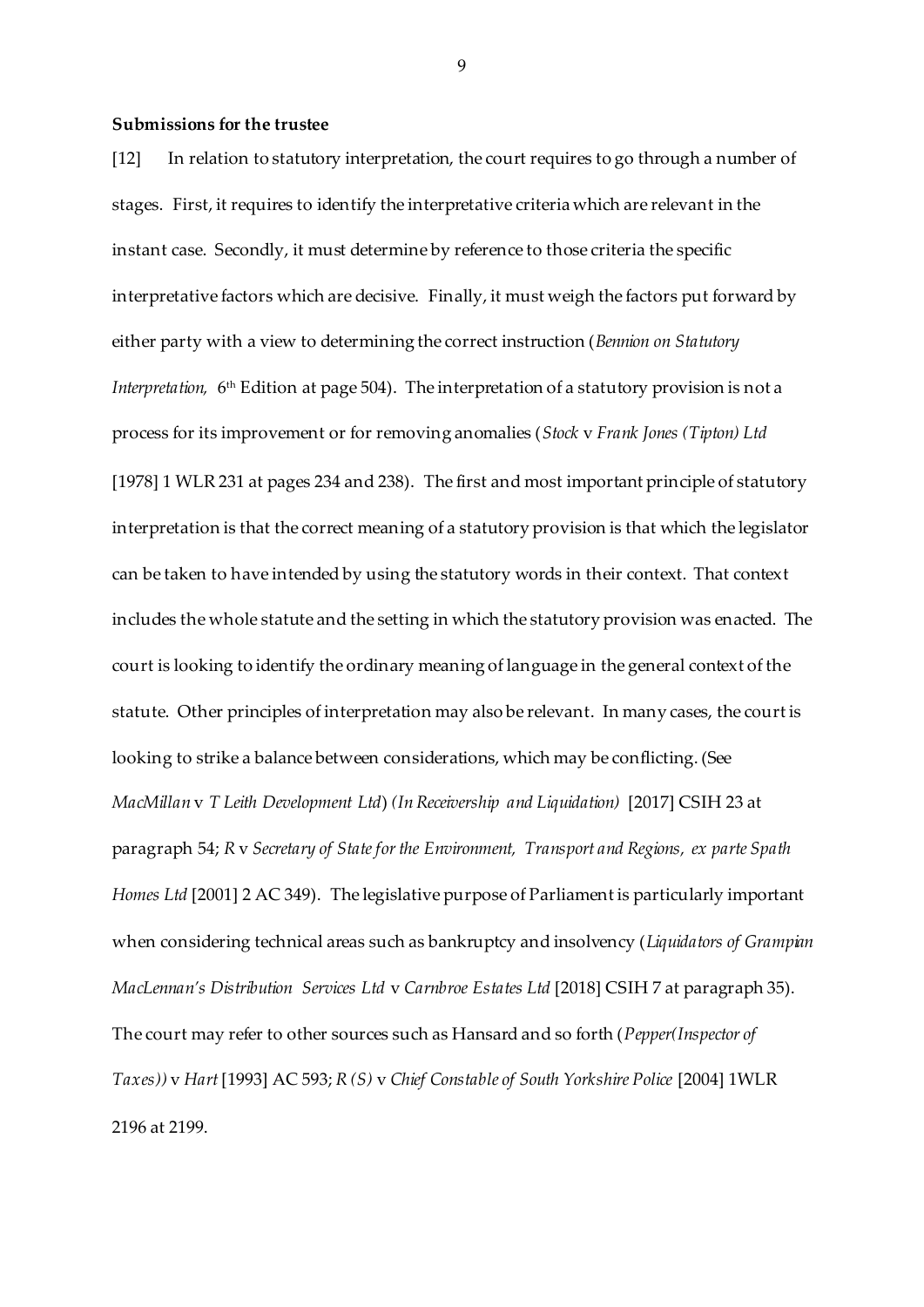[13] Regulation 23 of the 2013 Regulations specifically provides that a trustee is entitled to remuneration for the work done in administering the trust deed. However, it also places restrictions on the form that remuneration is to take. Remuneration is to take the form of a fixed fee, which is identified to creditors prior to the trust deed becoming protected. In addition, the trustee is entitled to charge for outlays. Other than temporal restrictions, the only restriction contained in the provision is that the outlays relate to work done by the trustee in administering the estate. That is subject to the definition of "remuneration" which is defined in the 2013 Regulations as meaning "reasonable fees and outlays". There is therefore an overriding requirement that fees be reasonable. The creditors require to be given an estimate of the trustee's proposed fees and outlays prior to determining whether the trustee should receive protected status. Thereafter, the trustee requires to report to creditors every 12 months.

[14] SIPs are issued by the regulatory body overseeing the conduct of insolvency practitioners. They are issued with the purpose of identifying the basic principles and essential procedures with which insolvency practitioners are expected to comply. On reading paragraphs 18-21 of SIP9 there are three points of importance. The first is the requirement that any disbursement made by an insolvency practitioner in respect of a particular appointment be appropriate and reasonable. Secondly, SIP9 draws a distinction between two categories of disbursement. Both category 1 expenses and category 2 expenses must be directly referable to the appointment in question. However, category 1 expenses must meet two further criteria. First, the payments must be made to independent third parties. Secondly, they must relate to specific expenditure relative to the case. The distinction is important because, in terms of paragraph 19 dealing with category 1 disbursements, these can be paid without first having to be approved. The fact that they are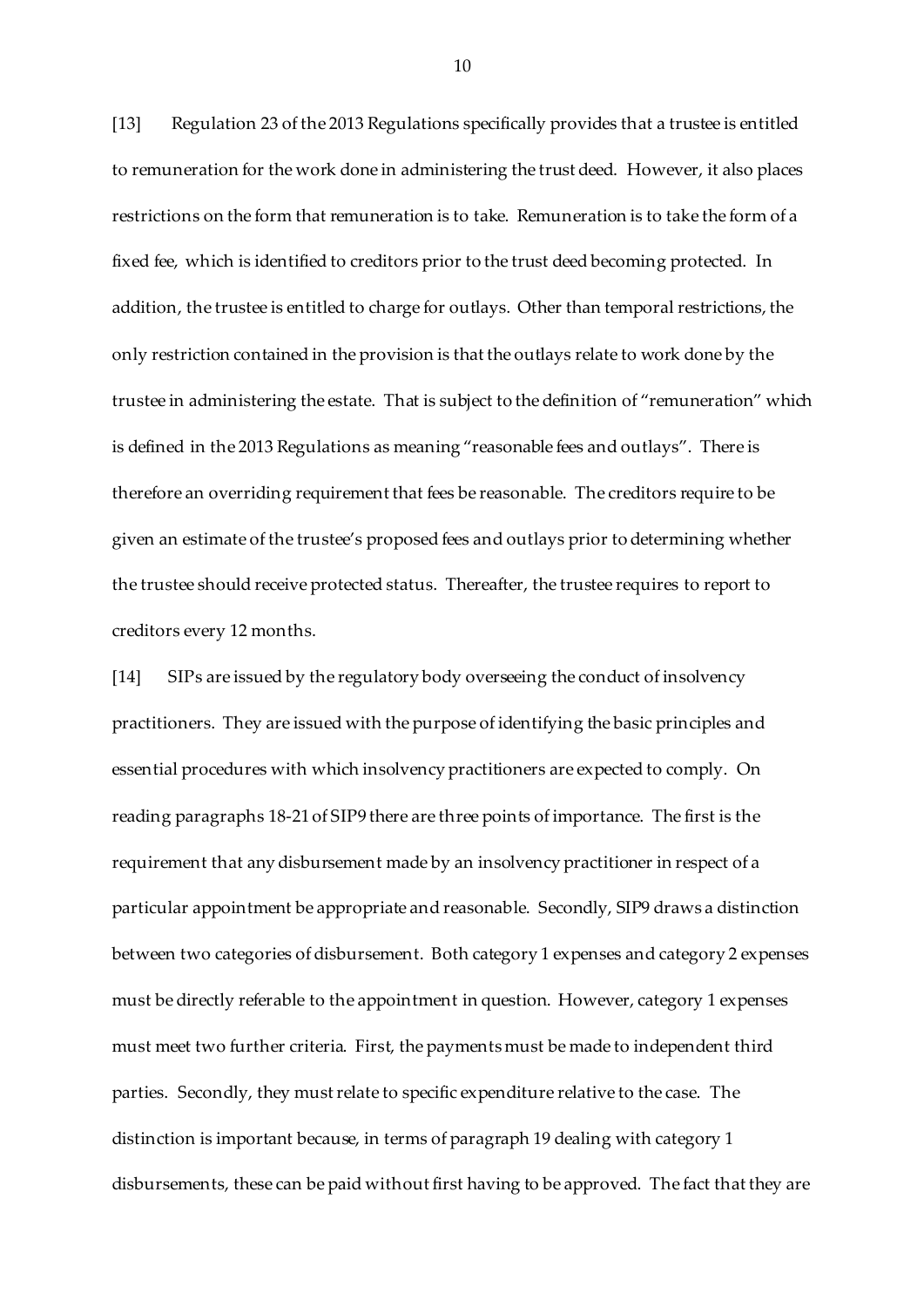paid to an independent third party suggests that the charge will represent market value. Accordingly, those costs should be paid from the estate unless it is shown that they are unreasonable or inappropriate. By contrast, category 2 disbursements represent payments which are made to a connected party or which involve the insolvency practitioner apportioning shared costs amongst different insolvency cases. Paragraphs 20 and 21 deal with those costs. Where there is a payment to a connected party there is the potential that the payment may be disguised remuneration. Similarly, where there is an allocation of costs between cases there are two obvious risks. The first is that the allocation may be wrong and the second is that the costs, if payable across all cases, may represent basic overheads which ought to be covered by the insolvency practitioner's fee. It is for that reason that these disbursements cannot be recovered from the estate unless and until they are approved. Paragraph 21 gives specific examples of types of category 2 disbursements that will not be permissible.

[15] The disbursement in this case is a fee of  $\pounds 35$  payable to an independent third party in respect of the provision of secured data and call recording storage. The payment relates to storage costs for the trust deed alone. The disbursement is therefore a category 1 disbursement. The trustee was and is obliged to comply with the advisory notice of 25 October 2019 that call recordings must be retained. The services in question were obtained in order to enable the trustee to comply with that obligation. The fee charged is £35 per debt relief contract. The trustee does not own and operate a system of her own for storing secure data and call recordings. To do so would be time consuming and expensive. Instead an independent third party provides these services at a price reflecting the market rate for such services. The independent third party makes a separate charge for each insolvency case. Accordingly, the cost is both appropriate and reasonable and satisfies the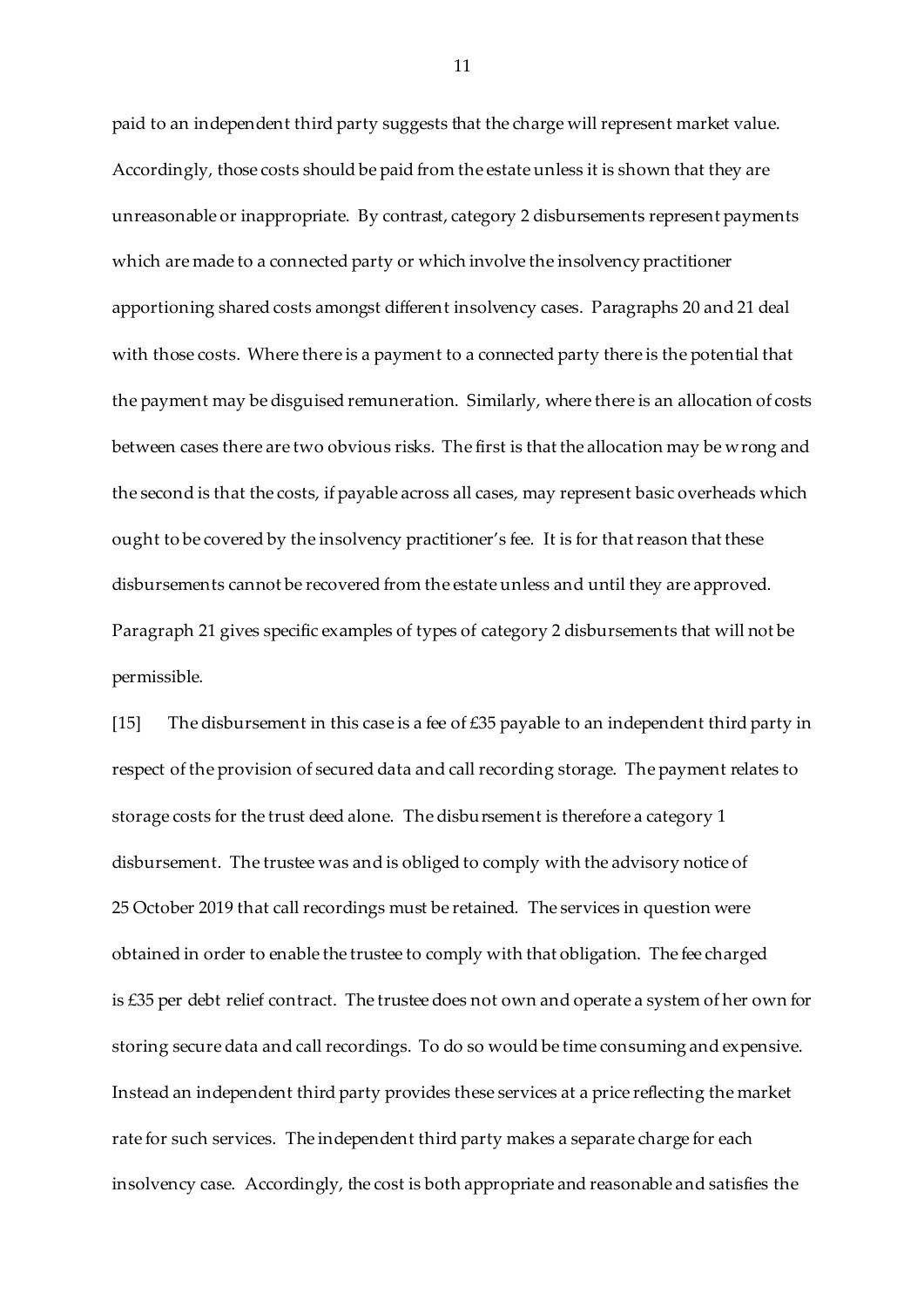requirements for a category 1 disbursement. That is sufficient to entitle the trustee to recover the disbursement under regulation 23. The AIB rejected the disbursement in question on the grounds that it is a basic overhead. It is not. The ordinary meaning of the word "overhead" in accounting terms is an expense which is incurred to support the business while not being directly related to a specific product or service. In the insolvency context this would mean costs that are not directly attributable to a specific insolvency but which are incurred in support of insolvency appointments generally or are costs associated with other services that the insolvency practitioner provides as part of his business. That is consistent with the approach taken by ICAS. The ordinary meaning of the word "basic" in this context is something essential or at the lowest acceptable level. The disbursement which the appellant seeks to recover relates to the trust deed only. It is not a cost which the trustee incurred to support insolvency appointments in general. It was only incurred because of the existence of the trust deed. It would not have been incurred had the trust deed not been entered into. As such, it is not an "overhead" at all, let alone a basic overhead.

[16] Accordingly, the disbursement should be properly characterised as a category 1 disbursement. That is consistent with the terms of paragraph 18 which specifically provides that storage costs may come within that category. The AIB would only be entitled to reject it as a permissible outlay if it were not appropriate and reasonable. The AIB denies the fee is reasonable. The AIB seems to be suggesting that those insolvency practitioners who take on work as trustees in Scotland should have their own system storing recordings of telephone calls. There is nothing in the legislation or in SIP9 which requires the insolvency practitioner to take that approach. Indeed, SIP9 specifically provides the cost of storage may be a category 1 disbursement. Such an approach might well increase the cost of administering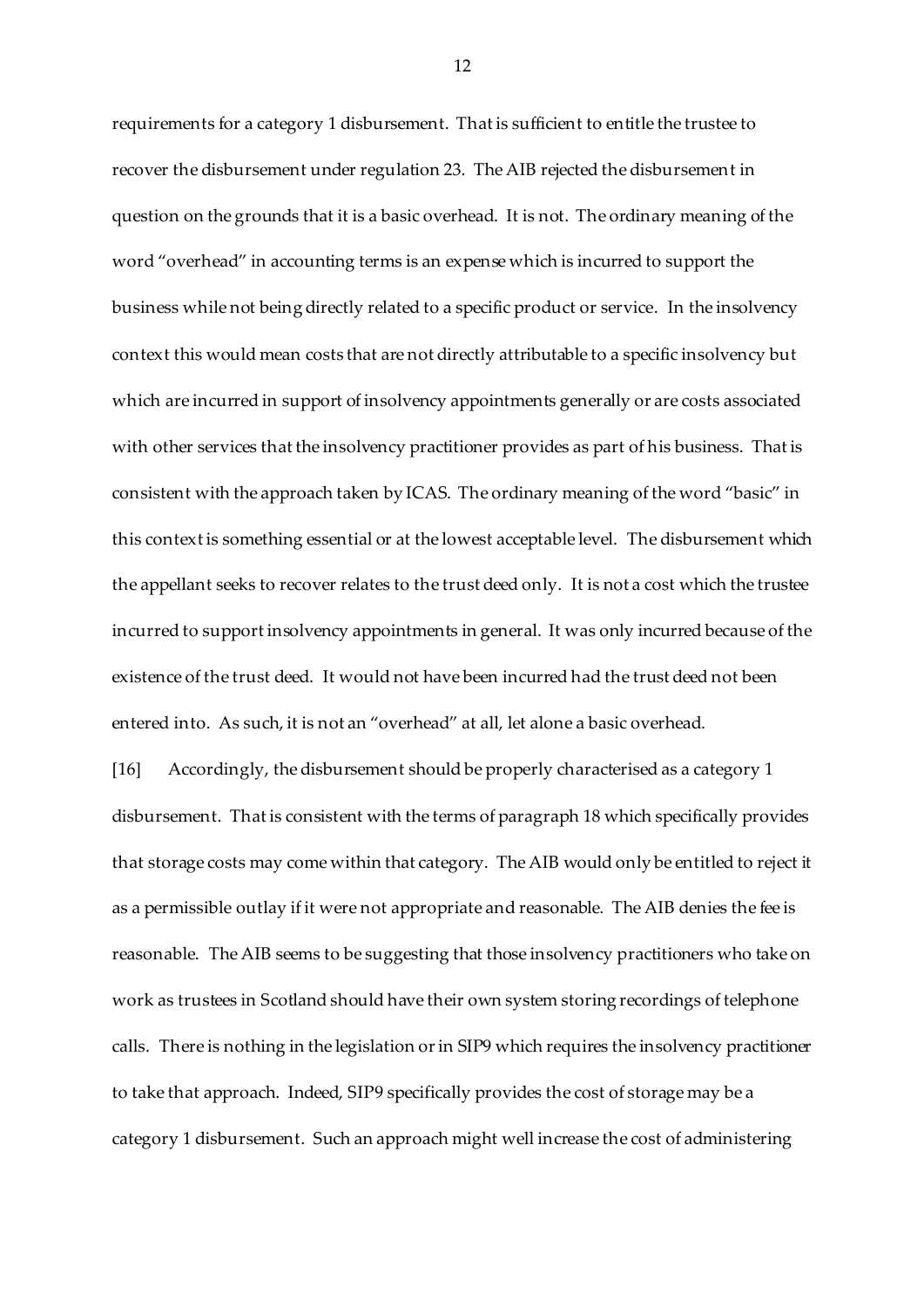cases. It would place more firms of insolvency practitioners who might have only a small number of appointments at any one time at a disadvantage to larger firms.

[17] In her oral submission, Ms Roxburgh accepted that the words "outlay" and "disbursement" are interchangeable. So far as the interaction between the statutory provisions and SIP9 are concerned, the practitioner is bound by both, the first in terms of a specific legal obligation, and the second in terms of professional obligation. There is no inconsistency between the statute and SIP9. Furthermore, in the letter of 22 January 2021, which contained the direction from the AIB specifically refers to SIP9. Form 3, sent to creditors, specifically allows for costs to be charged by third parties.

### **Submissions for the AIB**

[18] In short, the AIB's position is that the outlay of £35 is not a category 1 disbursement as defined in paragraph 18 of SIP9. It is not directly referable to the PTD and therefore cannot be recoverable from the PTD. Although SIP9 is not a statutory measure it sets out the professional obligations of insolvency practitioners. It is therefore both logical and reasonable that the AIB, in his approach *inter alia* to the auditing of trustees' accounts, proceeds on the basis of an expectation that trustees will comply with the contents of the applicable SIPs. It is also reasonable and proper for the AIB to construe regulation 23(1)(c) (now section 183(1)(c) of the 2016 Act) (both refer to outlays) with reference to the contents of SIP9.

[19] Mr Thomson agreed with Ms Roxburgh's submissions in relation to the relevant authorities on statutory interpretation. He emphasised the importance of context (see in particular the speech of Lord Nicolls in *R* v *Environment Secretary* at page 397 A-D). It follows that the recovery of disbursements must be seen in the context of a statutory scheme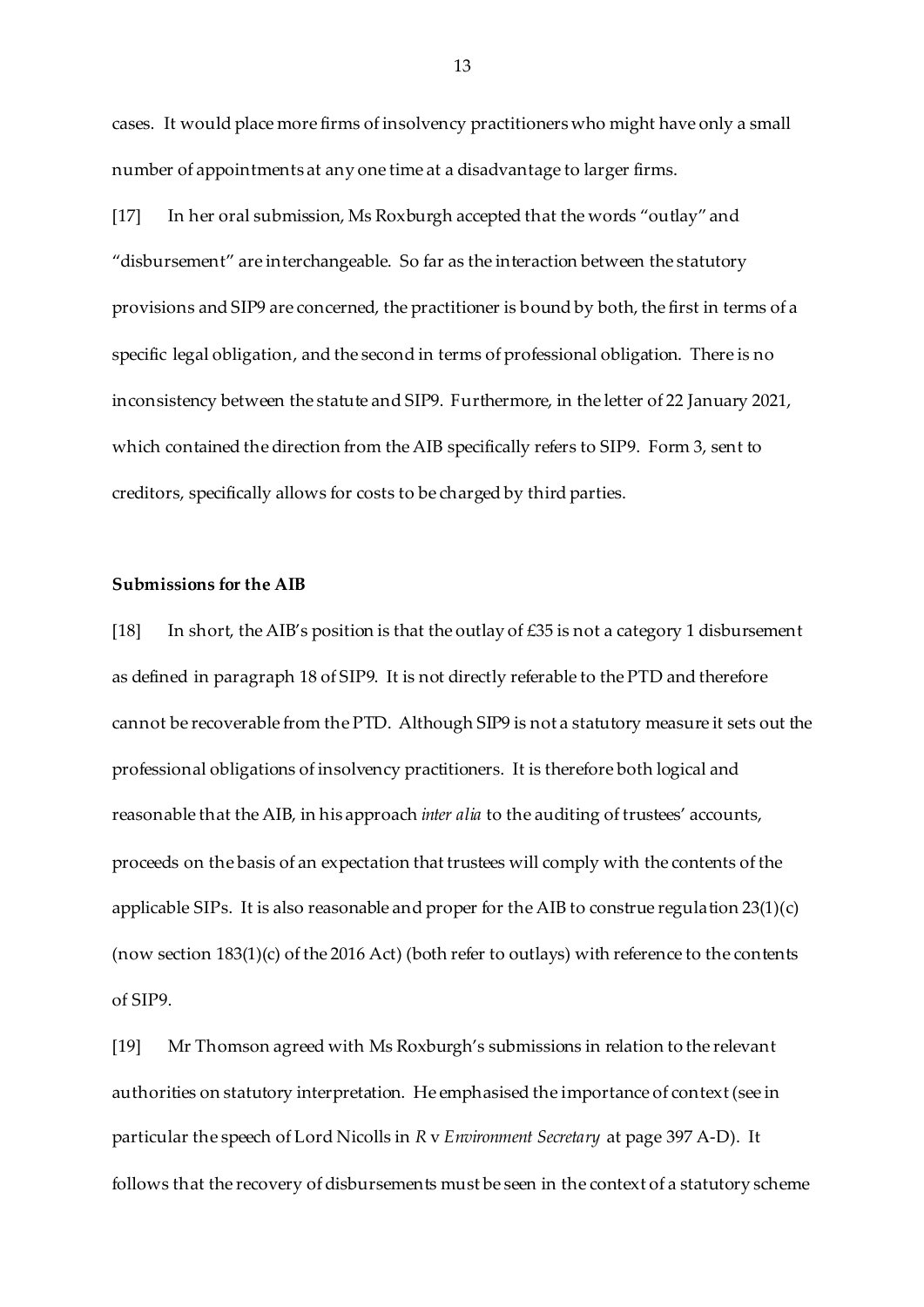which entitles the trustee to recover *inter alia* "a fixed fee which must be set out in a form prescribed for the purposes of this paragraph". The statutory scheme (reinforced by the professional requirements imposed on trustees) contemplates that a trustee is to recover the costs of carrying on business – that is, the general overheads of their business – from the fees charged and not by way of outlays. Three points emerged from the terms of SIP9: (i) costs to be reimbursed must be "appropriate and reasonable"; (ii) both category 1 and category 2 disbursements must be expenditure which is "directly referable to the appointment in question" and; (iii) it is not permissible to recover as a disbursement "basic overhead costs such as office and equipment rental, depreciation and finance charges"

[20] The first question is whether the outlay is truly a cost/outlay which has been incurred by the trustee qua trustee under the PTD in question. The second question is whether the outlay is "appropriate and reasonable". It is not at all obvious from the information supplied by the trustee that the outlay meets either or both of the criteria. In the AIB's opinion, the appropriate mechanism by which the outlay might properly be capable of being recovered (being essentially an overhead) is via the fixed fee to which the trustee is entitled in terms of regulation 23 and not by way of an outlay. The cost of carrying on business as a trustee is to be recovered by way of a fixed fee which a trustee is entitled to charge and not by seeking to make such costs outlays which can then be recovered in full by way of application to individual trust deeds.

[21] The outlay is not directly referable to the appointment in question. It constitutes consideration for performance of a service to the trustee which is required for services which the trustee requires in order to operate her business. It follows that the outlay is in fact an overhead which is not properly recoverable from the PTD. It is therefore not permissible for the trustee to seek to recover by way of a disbursement the basic overheads of the trustee.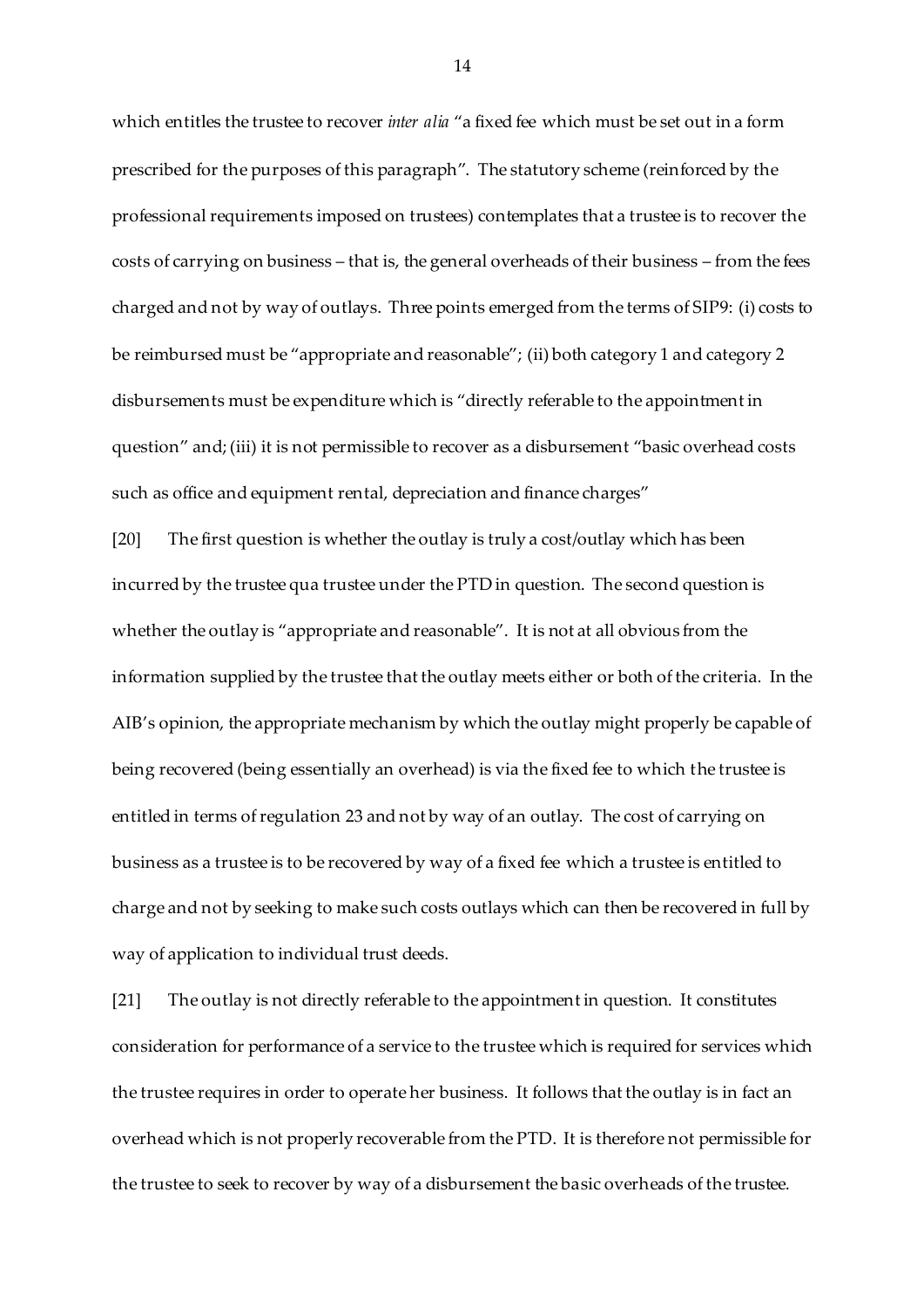[22] In his oral submissions, Mr Thomson drew attention to paragraph 7 of the joint minute which is carefully drawn. It is agreed that the disbursement of £35 has been paid to a third party. The AIB does not agree that one is dealing with an independent third party. The factual basis for the payment is still not entirely clear. Mr Thomson then went through various provisions of the contract, and in particular clause 7. The interrelationship between clause 7.1 and 7.2 is not clear. It looks as if the payment of £35 in clause 7.1 is an apportionment of the sums in clause 7.2. Secondly, the contract is between Creditfix Ltd and VB. Creditfix Ltd is not the trustee. The trustee designs herself as part of the Carrington Group. It is not clear how she becomes liable for payment of the £35. Analysis of the contract does not support the proposition the outlay was in referable to the PTD. The affidavit does not explain how the trustee has herself incurred the outlay. The letter from the IPA, dated 25 October 2019, related to call recording but the contract goes beyond that. It also represents what the trustee should have been doing in any event. The reference to Aspen Solutions in the affidavit at paragraph 6.6 does not assist as the services described therein are vague and the quotation comes some nine months after the contract was entered into. In short, the contract is with someone else (Creditfix) which has an obligation to pay some £2.3m. It is not an outlay referable to the PTD. It is not clear whether the trustee has paid Creditfix £35 and nothing is said about Carrington Dean.

[23] As to the issue as to the difference between an overhead and an outlay, there is no clear line. In the present case the trustee states that she is obliged to have a call storage facility. The AIB agrees but says this is an overhead not an outlay. In relation to the trustee's argument as to the meaning of overhead, in the present case the payment of £35 is necessary in every case and therefore amounts to a cost of operating the business.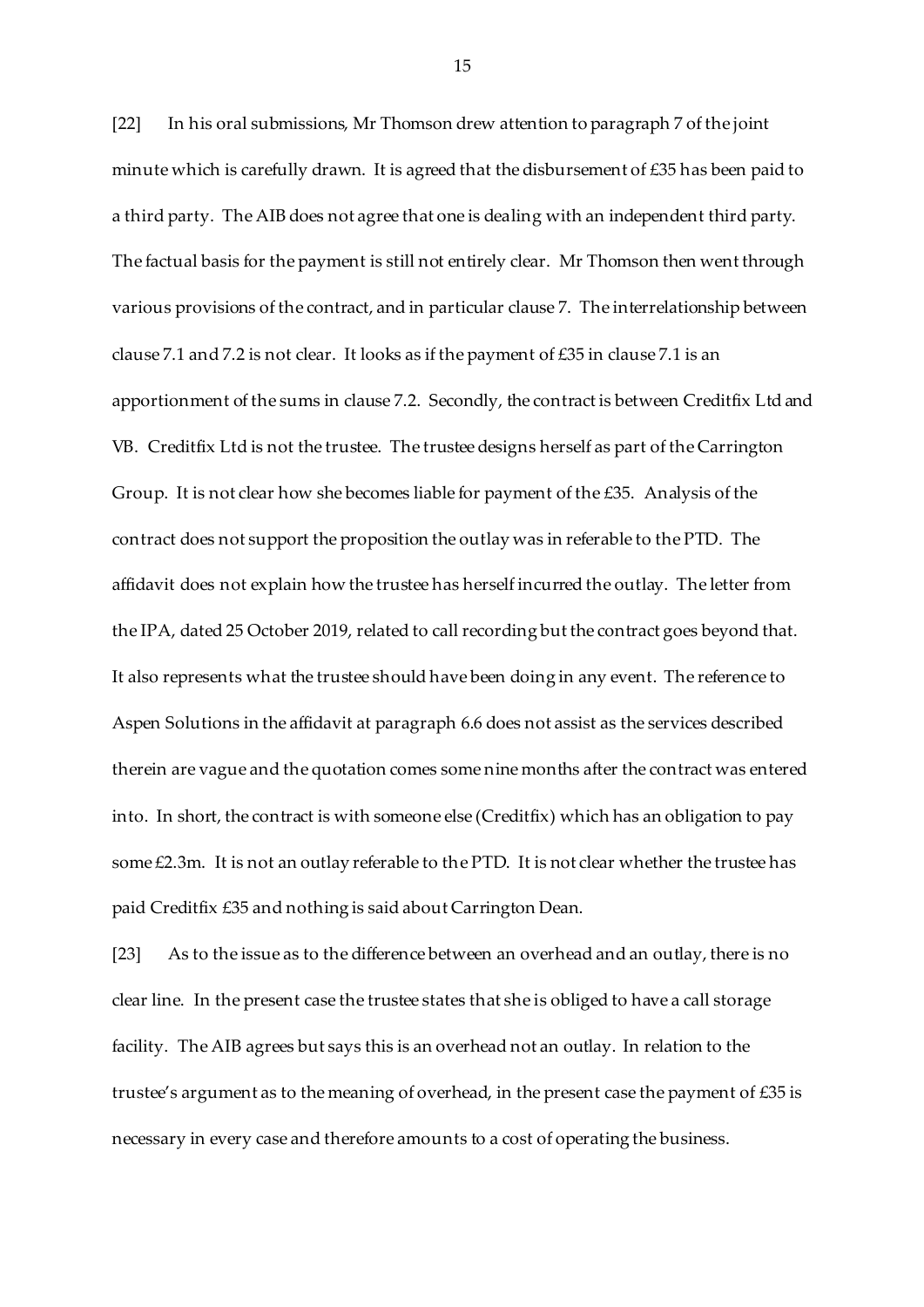### **Reply by trustee**

[24] In relation to clause 7 of the contract, the charge is £35 per debt relief contract. In relation to the internal structure of the trustee's business, there is a holding company of which Carrington Dean and Creditfix Ltd are subsidiaries. The VB contract is a UK wide agreement covering all debt schemes. There are approximately 92,000 arrangements in England alone. The trustee's evidence in this matter was not challenged. That the trustee is not a party to the agreement is a purely technical point. There is no reason why her employer cannot enter into the agreement. The insolvency practitioner gets the benefit of it. Other outlays are paid by the company employing the trustee.

[25] In relation to the meaning of overhead, this should be given its ordinary meaning as it is applied in a field of accountancy. This is a cost incurred specifically for each case. It is irrelevant that it needs to be paid in each case. The same might be said in relation to payments made to the Keeper of the Register of Inhibitions. That is paid in each case but it is also accepted as an outlay.

### **Decision**

[26] The issue in this case comes down to an analysis and interpretation of the 2013 Regulations and SIP9. I am not sure that the various authorities as to statutory interpretation add much to the overall process. In my opinion, it is important to consider the overall context in which the issue arises.

[27] The 2013 Regulations place emphasis on disclosure. At the outset of the PTD procedure the trustee must complete Form 3, setting out anticipated recoveries and giving both to creditors and the debtor information as to the fees the trustee proposes to charge and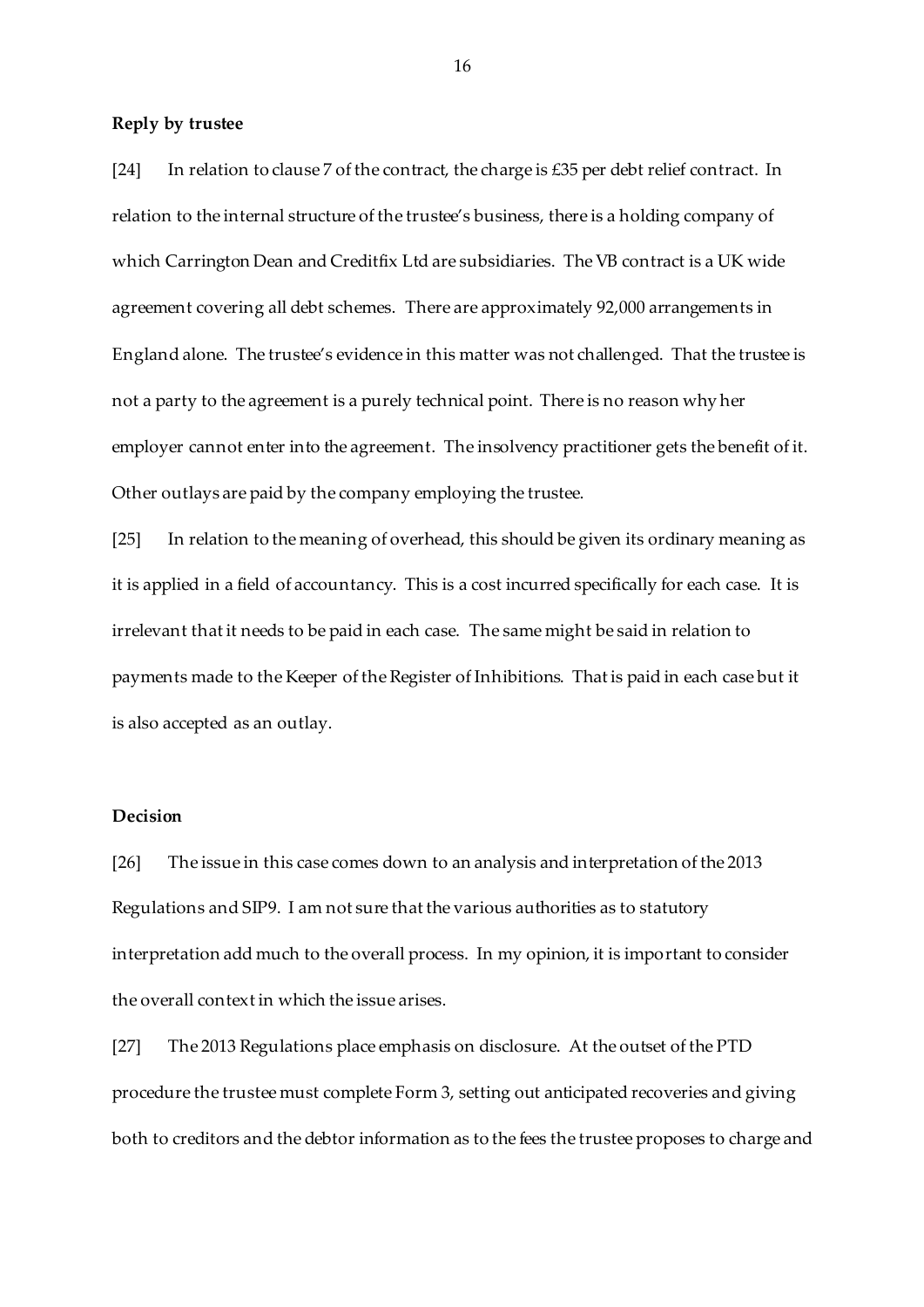the expected outlays (regulation 10). The obligation to report in detail as to the trustee's intromissions continues throughout the administration of the trust deed (regulation 21).

[28] The trustee has a right to remuneration (regulation 23). It is important to note that regulation 23 was amended by the insertion of the word "only" so that it reads "… The trustee under a protected trust deed is entitled to remuneration which may consist only of…" (inserted by the Common Financial Tool Etc (Scotland) Regulations 2014/290; section 183(1) of the 2016 Act is in similar terms). The regulation goes on to refer to a fixed fee and outlays incurred after the trust deed has been granted. Regulation 23 accordingly prescribes set parameters within which a trustee may seek payment for her services and they are tightly drawn. "Remuneration" is a portmanteau word comprising both fees and outlays (regulation 2(1)). It is important to note that regulation 2(1) goes on to define remuneration as "reasonable fees and outlays". It is, correctly, accepted by both parties that "reasonable" in the definition qualifies both fees and outlays. I was advised that the fixing of the fee is left to the individual trustee in the sense that there is no scale charge fixed by the AIB or the IPA. It is a figure for which the trustee proposes to carry out the work. Regulation 2(2)-(4) sets out strict criteria which must be satisfied before a fixed fee may be increased.

[29] A further safeguard is to be found in regulation 23(8) which entrusts to the AIB the right to audit the trustee's accounts and "fix the outlays of the trustee in the administration of the trust". A similar statutory provision has been in place since the Bankruptcy (Scotland) Act 1913 (section 185). It appears never to have given rise to any reported litigation. Of the words "audit" and "fix" the latter appears to me to be more peremptory than the former. The only specific statutory guidance is that the fees and outlays be reasonable. Against the decision of the AIB lies a right of appeal (regulation 27(1)(b)). I make the general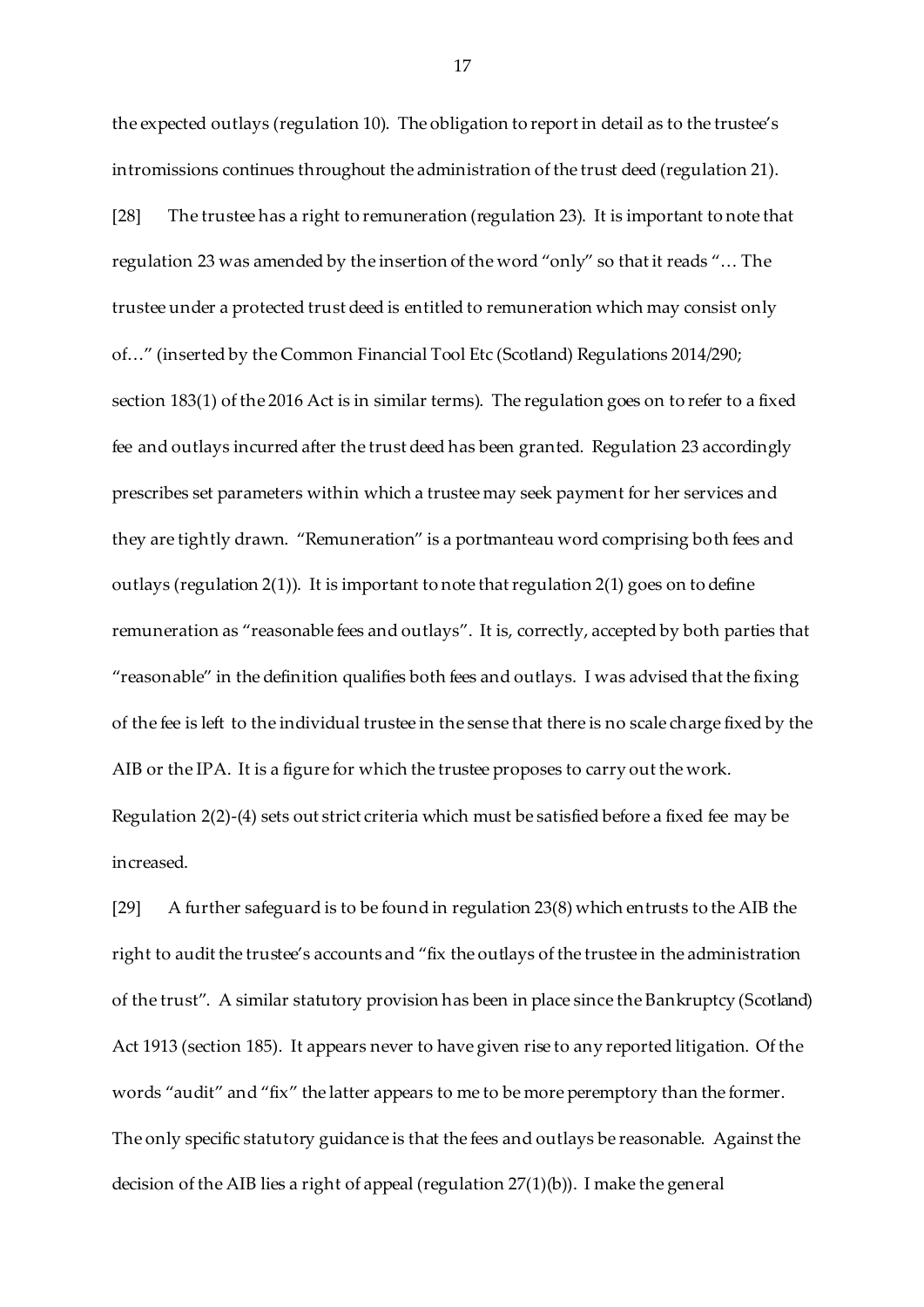observation that, given his overall responsibilities, regulation 23(8) is a powerful tool available to the AIB to ensure that fees and outlays are kept within appropriate bounds. It does not require that there be an application made to the AIB by an interested party; the AIB may exercise the power if he considers it appropriate to do so as part of his general function of superintendence.

[30] Both parties relied upon the terms of SIP9. SIPs are produced by the professional body associated with insolvency practitioners. As the details as to the role and powers of the IPA were not explored I shall limit my comments. For the purposes of the present case, in the event of an inconsistency between the regulations and SIP9, the regulations, being statutory, must prevail. No inconsistency was suggested and none is apparent to me. Rather, it seems to me that SIP9 gives more detailed guidance to trustees as to the subject of outlays than the rather sparse framework contained within the 2013 regulations. Further, and in any event, I note that by clause 9 of the trust deed it is expressly provided that the trustee shall comply with both regulation 23 and SIP9. Having said that SIP9 cannot enlarge the scope of what constitutes a "reasonable outlay" within the meaning of regulation 2(1). I do make one small observation. The language of the regulation is "outlay"; in SIP9, it is "disbursement". Although parties accepted that, for present purposes, the words can be used interchangeably, it seems to me that if there are to be SIPs for Scotland it would be better for reasons of consistency that SIPs follow Scottish statutory terminology. It is my understanding that disbursement is the language of English law and procedure; the appropriate term in Scottish procedure is outlay.

[31] From a factual point of view, as the definition of "Customer Services" in the contract shows, the service which the £35 funds is more than just the storage of phone calls, albeit the storage of phone calls appears to have been the catalyst for the contract. I accept that the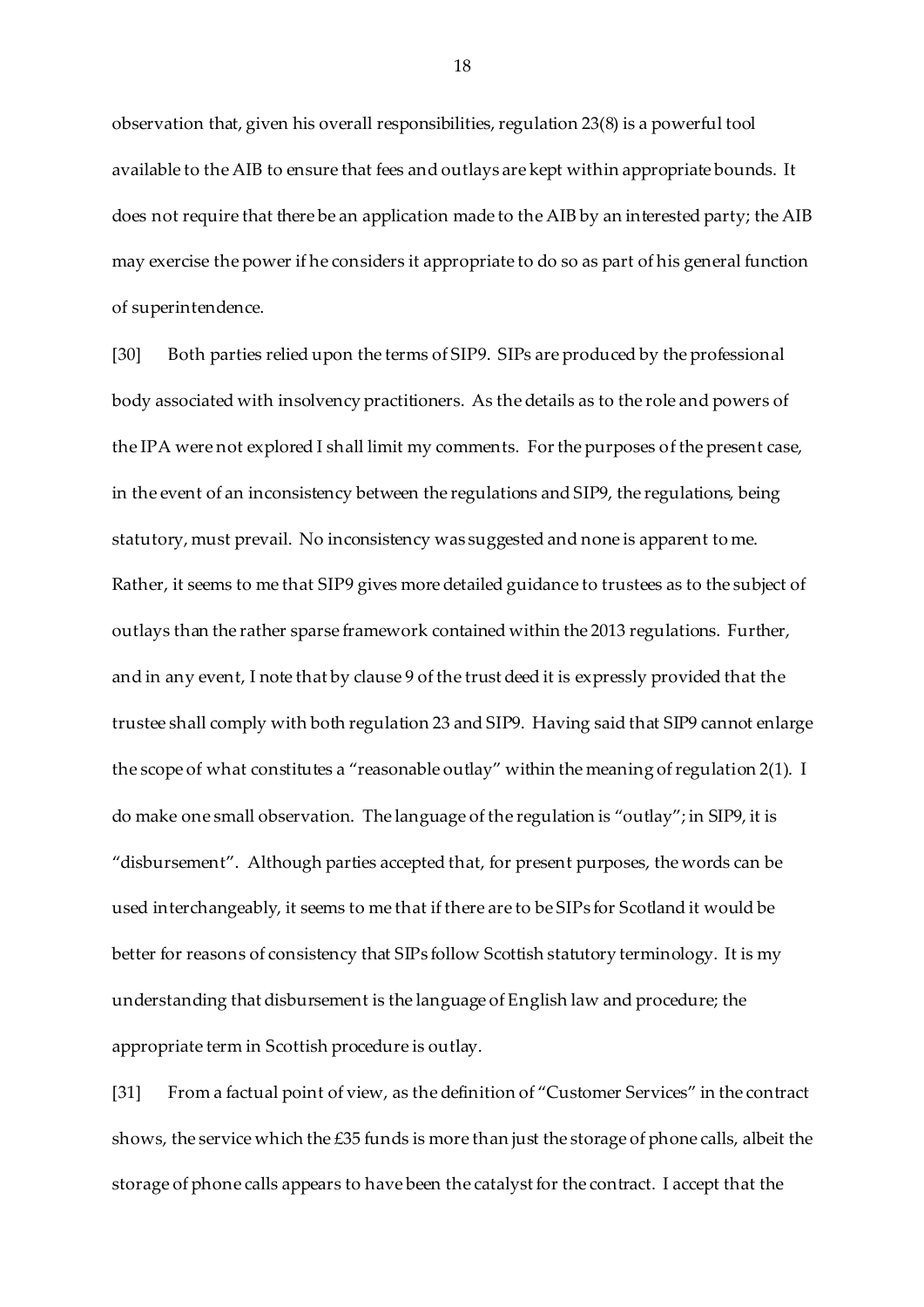trustee requires to have this facility in order to comply with the requirements of her professional body. The administrative mechanism by which the £35 comes to be paid is opaque but I am satisfied that, by one route or another, it is the trustee of this PTD who causes to have paid the sum of £35. It appears to me that the arrangement with VB is akin to a drawdown process: the facility is organised by reference to each individual PTD. On what I would regard as a basic analysis the cost is directly referable to the appointment in question. It was incurred for the purpose of the PTD. In the context of this case, I do not regard that as being a particularly high bar to cross nor is it the end of the matter. I accept that payment of £35 is payment of an outlay. To my mind, using the analogy of a solicitor's judicial account in a litigation, an outlay is something paid by the professional in furtherance of the client's affairs; it appears in an account as monies expended by the solicitor on behalf of the client. An example might be fees paid to the court service to raise an action; the cost of instruction of an expert witness; or the instruction of counsel. On that basis the payment of the £35 is an outlay; it is paid by the trustee to a third party, namely VB.

[32] The issue becomes whether it is appropriate and reasonable? Put another way, is it an overhead cost? If it is the latter, it is not the former. As a matter of interpretation, the draftsman seems to have had in mind a distinction between "appropriate" and "reasonable": in this context, as I read it, "appropriate" refers to whether a charge is recoverable; "reasonable" refers to the amount. I confess determining whether the charge is appropriate is not easy to resolve. There is a dividing line between an outlay and an overhead but where the line rests is less clear. The accounting definition does not advance matters greatly. Easy examples abound. The cost of the trustee's premises at which she conducts her business would be an overhead: travel expenses for a specific case would be a cost. The examples of what constitutes allowable category one disbursements seem to me to